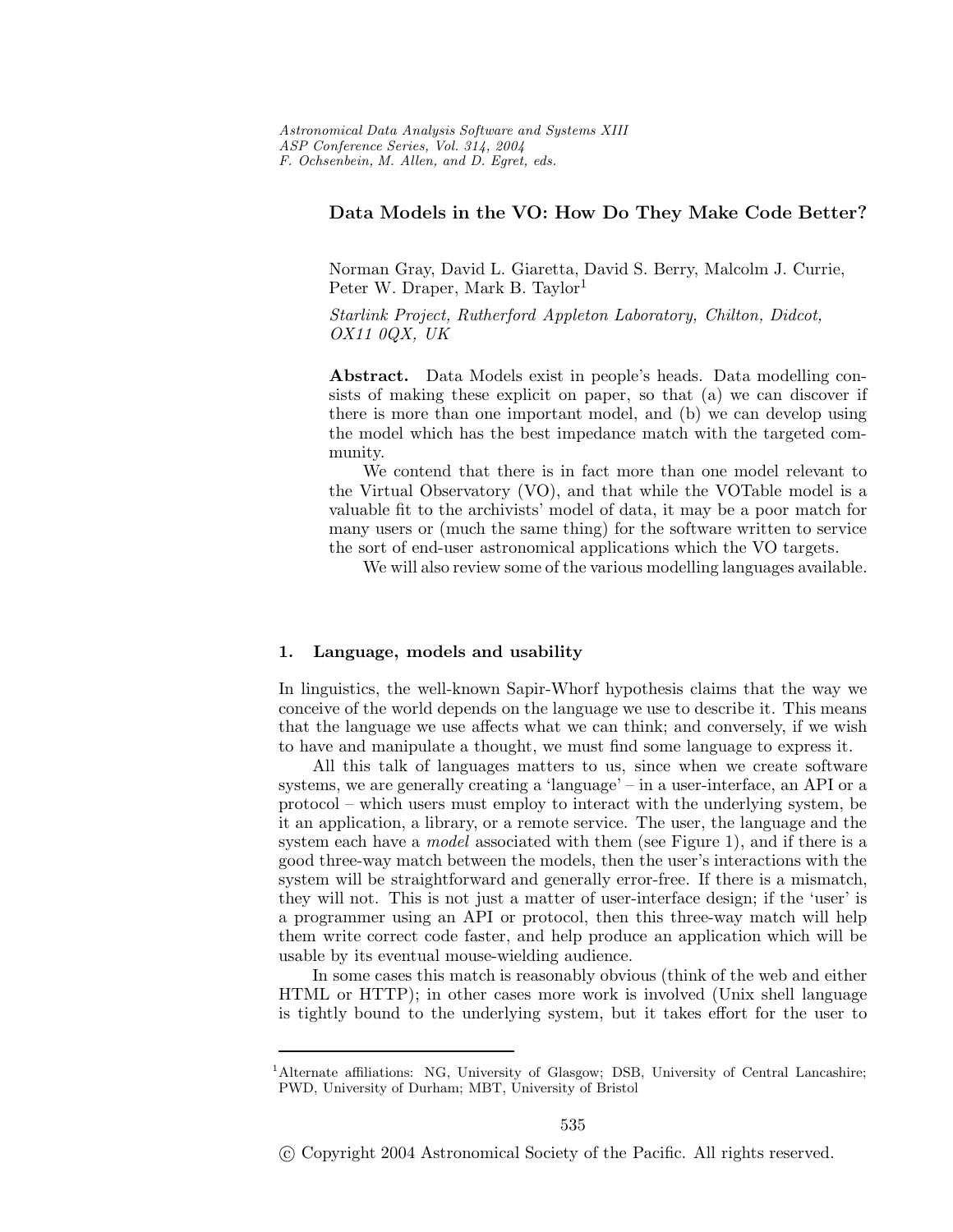

Figure 1. Systems, users, and the languages which mediate between them, all have potentially separate implicit models.

acquire the corresponding model); and in other situations (notoriously video recorder interfaces) the complete dislocation between the three models makes the interface language almost unusable.

Ideally, then, there is a single model, which our user thinks with (possibly with the help of documentation), which the language expresses, and which the underlying system implements; it is the rendezvous which helps the system as a whole hang together. If the model is made explicit during the development process, then it can itself be examined, criticised, and checked for consistency with itself and with the external system it is supposed to model, whether that is an archive or a 'quantity'. The Sapir-Whorf hypothesis suggests that it is only once the model is itself part of the language of development, that we can think with it and talk about it. Thus this is a software quality and usability issue; it is an abstraction with the concrete goal of freeing software design from the details of any particular implementation.

It is important to note that the interface language's syntax is not a model. Instead, that syntax should be chosen so as to faithfully reflect the model which the language hopefully shares with user and system. However, we can only discuss the faithfulness of the syntax once we have an explicit model.

So how do we make the model explicit? There are several obvious answers to this, of which the most currently fashionable will be XSchema, UML, and 'a Java class library'. A potential problem with each of these is that they each come with a good deal of baggage. This is another aspect of the Sapir-Whorf hypothesis: we are driven to see the world in terms of the structure of the language we use to describe it, irrespective of whether these features are present in, or adequately describe, the system being modelled. That means that if we use XSchemas to model the world, we will discover that the world is hierarchical with attributes, and if we use an OO language, the world turns out to have methods. For example, while it is certainly possible in XML to model circular reference or multiple containment (an RA IsA quantity *and* IsA position), the resulting language would likely be confusing and hard to use correctly.

There are several strategies to deal with this. The first is to decide that syntax is more important than anything else and let that lead the process (this was arguably the case for UCD1). Another is to confront the problem, acknowledge that our choice of language is not neutral, and make sure that choice is a good one. A third is to choose a more primitive modelling language, which will push fewer things into the model. We will return to this question in Section 3.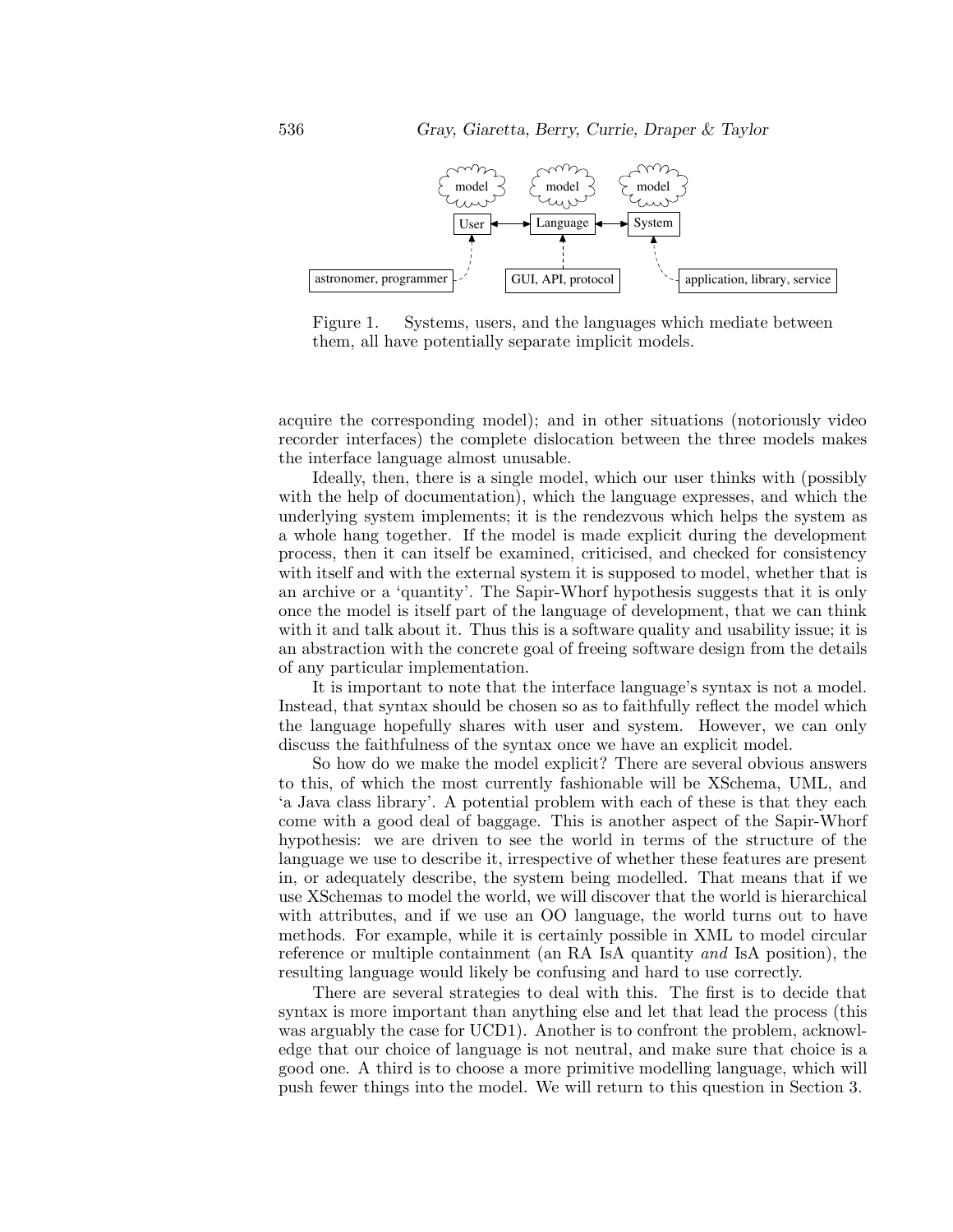#### **2. Different models for the same data – the case of VOTable**

Our second point was first made by the Emperor Charles V: "I speak Spanish to God, Italian to women, French to men and German to my horse". If there is more than one type of user, and thus more than one user model, we may need more than one language to achieve the required three-way match.

Several of the systems in the current VO use VOTable syntax(Williams et al. 2002). Despite this, we claim that they do not all use the underlying VOTable data model. VOTable is excellent as a way of archiving catalogue metadata, and encoding *all* the available information about a catalogue or image. This comes about because VOTable is expressive, recursive and flexible, and these are advantages for many users, with the result that there is a good match between the user, system and (VOTable) language. There is another category of users, however, who do not need or want this sophistication, and who simply wish to extract a more modest amount of information (such as image and variance data) with as little knowledge as possible; this may be because they are busy and cannot afford the time to read full documentation, or because they are writing generic applications, and so cannot afford the luxury of reading documentation and building in to their application knowledge of the various ways that a set of data providers have exploited VOTable's flexibility. The Simple Image Access (SIA) protocol implicitly uses this simple model at both the user and system ends, even though it uses in its responses the VOTable syntax. This dissonance between models is a potential usability problem, and is addressable by using an alternative model such as that of HDX (Giaretta et al. 2003).

The UCD system (Derriere et al. 2004) implies a third distinct data model, corresponding to a distinct constituency which is interested in metadata rather than pixels, and whose focus is on registries rather than image viewers.

This (Kuhnian) incommensurability is not a defect which can be evaded by a yet more comprehensive Grand Unified Data Model; instead, it is a fixed feature of the problem that the VO is addressing. Although they are less severe, there are also similar dislocations between the metadata models which different VO participants prefer. These gaps between models can be bridged by software that understands more than one model (such as an archive which can service two communities), by a consensus model, if one can be produced in a useful timescale, or by accepting the existence of multiple models, and declaring what mappings exist between them in such a way that software can mechanically extract the semantics of a given set of metadata with at least as much fidelity as it would from a consensus model. It is this last which seems the most flexible and scalable of the options.

To illustrate what is gained by being able to discuss the data model explicitly, consider the following pair of RDF statements, which is how we might express the fact that a column with ID raerr, say, is the error in an RA:

#### \_x rdf:type :pos.eq.ra . \_x :stat.err #raerr .

This is RDF 'notation3', and expresses in detail that there exists a thing \_x that is of type pos.eq.ra, and has a property stat.err which is in the URL #raerr; however the details are much less important than the observation that